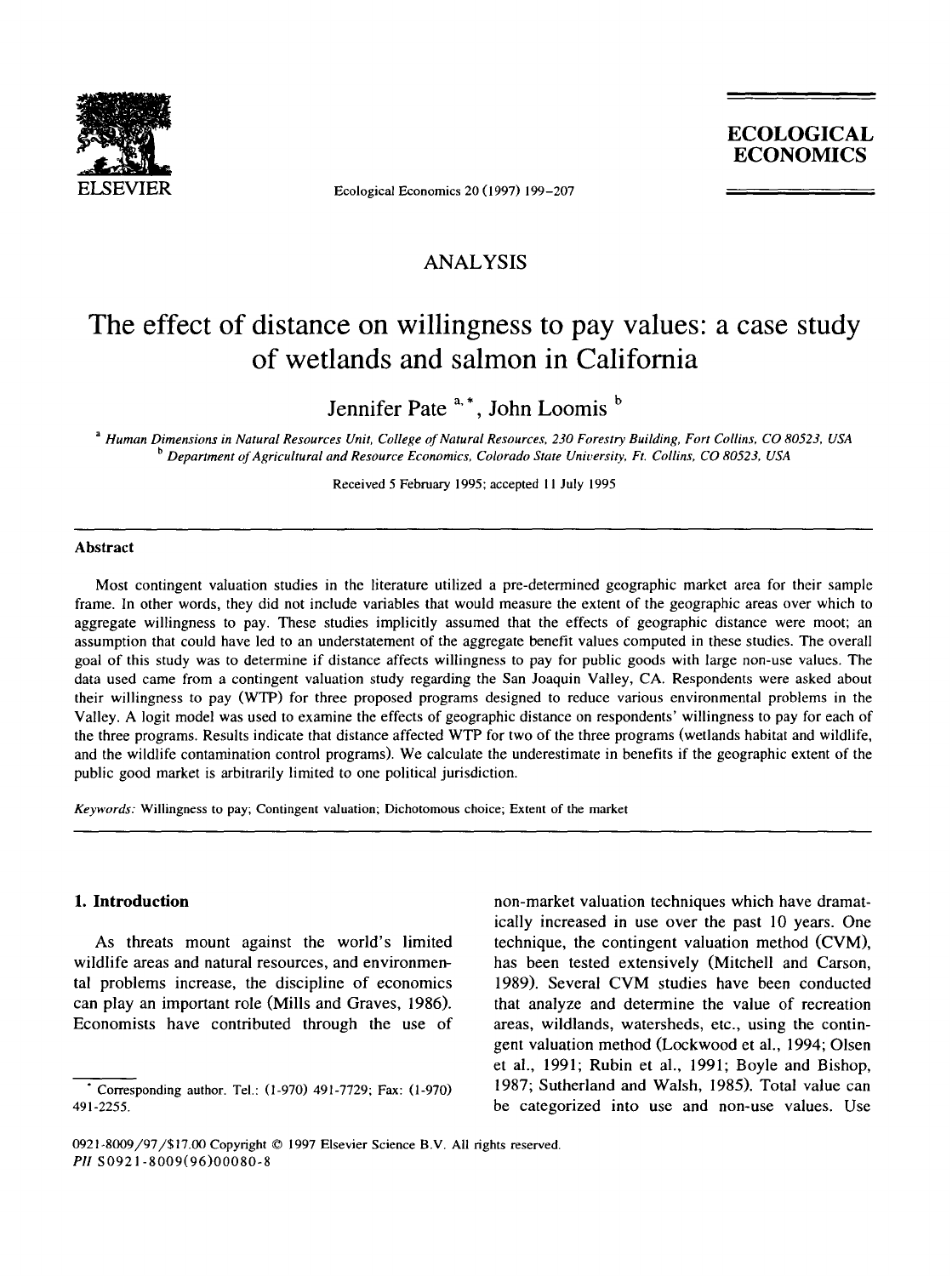value is defined as the willingness to pay (WTP) for use (consumptive or non-consumptive) of the resource or public good. Non-use value encompasses (1) existence value, which is defined as the WTP to know the public good exists, (2) option value, defined as the WTP for an insurance premium of sorts for retaining the option of using the good in the future, and (3) bequest value, defined as the WTP to ensure that future generations can enjoy the public good or resource (Sutherland and Walsh, 1985).

The contingent valuation method and its derived values are not without criticism. CVM derived values such as WTP reflect many of the assumptions of neoclassical economics, including an anthropocentric view of natural resources. Furthermore, CVM values are contingent upon the levels of information the respondent brings to the survey and the amount of information provided by the survey. Certainly WTP does not reflect all ecological values, since humans may not fully understand the functions of resources such as wetlands. In addition, moral and ethical considerations are important in setting natural resource policy. Researchers are, however, continually attempting to broaden the societal values reflected in CVM studies, as is this study.

The majority of the existing CVM studies utilized a pre-determined geographic boundary for their sample frame. They did not include variables that would measure the effects of geographic distance from the areas they were attempting to value. These studies implicitly assumed that the effects of geographic distance were moot; an assumption that could have led to an understatement of the aggregate benefit values computed in these studies. For example, by not including a distance factor, and if the sample was too limited geographically, there could have been positive values outside of the sample frame (Sutherland and Walsh, 1985).

Furthermore, if it is assumed geographic distance does play a role in a respondent's willingness to pay for an area, it would seem logical that this relationship would be a negative one. The further away the respondent resides from the area, the less likely he/she would be willing to pay for improvements or preservation of it. For further discussion on this general subject, the reader is referred to the study of Hannon (1994) which examines geographic discounting.

This research builds upon the one study that did examine the effect of geographic distance on CVM responses. Sutherland and Walsh (1985) evaluated the effect of distance on the non-use value of water quality in Flathead Lake, MT. Results indicated a negative relationship between distance and non-use values. Although encouraging, results from a single study cannot be conclusive. In fact, Sutherland and Walsh provided several recommendations for improvements of future studies which the present study incorporated, such as using alternative models and specifications, incorporating distance into the model as an independent variable, and using a larger sample size.

This paper examines the issue of geographical distance to determine if distance negatively affects willingness to pay values. The data used to explore this issue came from a contingent valuation study completed by Loomis et al. (1991) that examined California, Oregon, Washington and Nevada residents' willingness to pay for alternative programs to protect and expand wetlands and reduce wildlife contamination in the San Joaquin Valley, CA. The Valley provides a vital wildlife habitat that supports an estimated 2 million birds, and is therefore critical to the survival of many species (Loomis et al., 1991). In addition, the Valley supports about 90000 acres of wetlands, both seasonal and permanent.

The San Joaquin Valley is troubled by several environmental problems. In fact, much of the remaining wetlands have only about 25 percent of the water required for optimum management. Furthermore, some of the Valley's water supply comes from agricultural drainage, which may contain high levels of selenium, boron, arsenic, and other trace elements that are hazardous. Because of federal regulations on this agricultural drainage, farmers have been increasing their use of on-farm evaporation ponds which attract many birds and cause reproduction problems and high levels of mortality. The San Joaquin River also has its problems. The river supported chinook salmon prior to the mid-1940s construction of the Friant Dam. Since that time, however, the river has seen a near elimination of the chinook salmon fishery (Loomis et al., 1991).

The three proposed programs in the San Joaquin Valley study represented potential responses and solutions to these problems, and they revolved around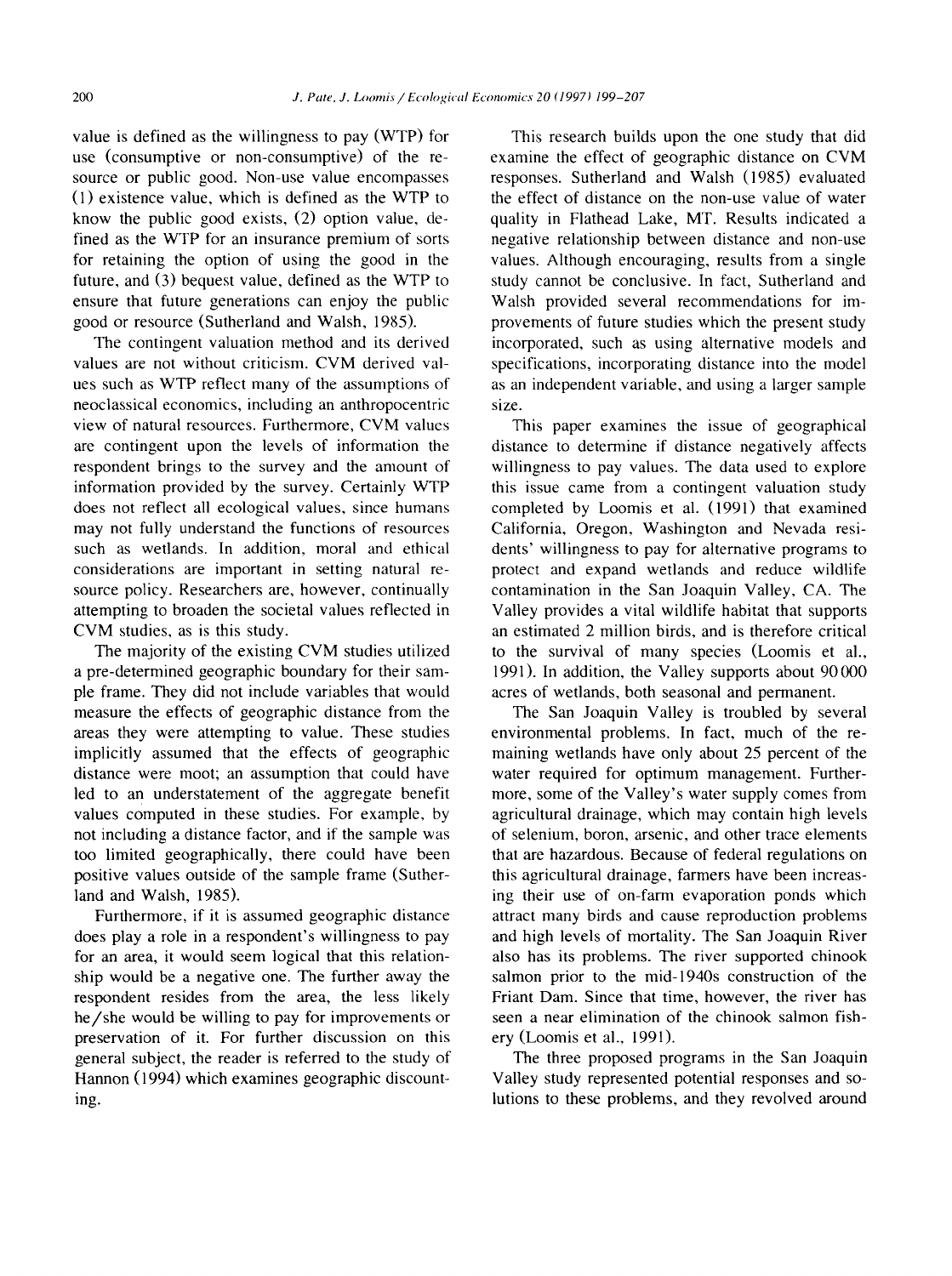the areas of wetlands, contamination control, and salmon fisheries in the San Joaquin Valley. They were entitled the Wetlands Habitat and Wildlife program, the Wildlife Contamination Control program, and the San Joaquin River and Salmon Improvement program. Each program was described in the survey with regard to the current conditions of wetlands and contamination, as well as what was projected to occur if the program were implemented.

### 2. **Methodology**

Although methods vary widely among researchers, the ultimate goal of a contingent valuation survey is to obtain an accurate estimate of the benefits (or value) of a change in the level provided of the public good in question, so that this estimate can then be used in a cost-benefit analysis. Within the realm of CVM, the dichotomous choice or 'take-itor-leave-it' approach is gaining in popularity among researchers (Mitchell and Carson, 1989) and is the one used in this study. This approach produces discrete responses of the yes/no variety (for examples, the reader is referred to Stevens et ai., 1991; Whitehead and Bloomquist, 1991; Boyle and Bishop, 1987). Each respondent is asked if he/she is willing to pay a randomly assigned price for the good on an 'all-or-nothing' basis (Mitchell and Carson, 1989, p. 101). In this study respondents were asked, after being given a detailed description of each program, if they would be willing to pay  $x$  per year in additional taxes to support the program. The  $x$ values were randomly assigned and ranged from \$45 to \$225.

#### *2.1. The survey, data collection and sample*

The survey instrument was a 15-page, full-color booklet which began with introductory questions about wildlife, followed with the willingness to pay questions, and finished with the standard demographic questions. The data collection method used was a random digit dialing to identify households, then respondents were mailed a booklet and subsequently telephoned to conduct the interview. The households sampled included residents of the San

Joaquin Valley, California residents outside of the Valley, Washington state, Oregon state, and Nevada state residents.

## *2.2. The model*

The econometric model encompasses all variables that economic theory indicates should have an influence on WTP for each of the three programs: Wetlands, Wildlife Contamination, and River and Salmon Improvement. Because of the dichotomous structure of the dependent variable, a non-linear probability model is needed for estimation. The non-linear model most commonly used in contingent valuation studies is the logit model (for a complete discussion of this model, the reader is referred to Loomis, 1988; Aldrich and Nelson, 1984; Madalla, 1983). The logistic regression model developed to analyze the data follows in Eq.  $(1)$ .

$$
\log\{\text{prob}(\text{yes})/1 - \text{prob}(\text{yes})\}
$$
  
=  $C_0(\text{constant}) - C_1(D) - C_2(\text{bid}) + C_3(\text{know})$   
-  $C_4(\text{substitutes}) + C_5(\text{Spec}) + C_6(\text{memb})$   
+  $C_7(\text{age}) + C_8(\text{sex}) + C_9(\text{angle}),$  (1)

where  $D$  = natural log of distance between Valley and respondent's home. The distances ranged from 0 to 1134 miles from the San Joaquin Valley. Bid = the initial bid amount offered to the respondent for each program. Know  $=$  knowledge index. This was a value between 0 and 6, with 0 representing no knowledge and 6 representing the most knowledge of fish and wildlife issues in the San Joaquin Valley. Substitutes = substitute variables. The substitute variable for the wetlands and contamination control programs was an estimate for acreage of wetlands in California, Oregon, Nevada and Washington. For Oregon, Washington, and Nevada, the Congressional Hearings on Wetlands Conservation (United States Congress, 1991) was used to determine total acreage for each state. For California, however, more data were available to segregate the state into smaller regions (Dennis and Marcus, 1984). For the salmon improvement program, the substitute variable was an estimate of the population of salmon in California, Washington, and Oregon. In this case, the Pacific Fishery Management Council (1994) was used to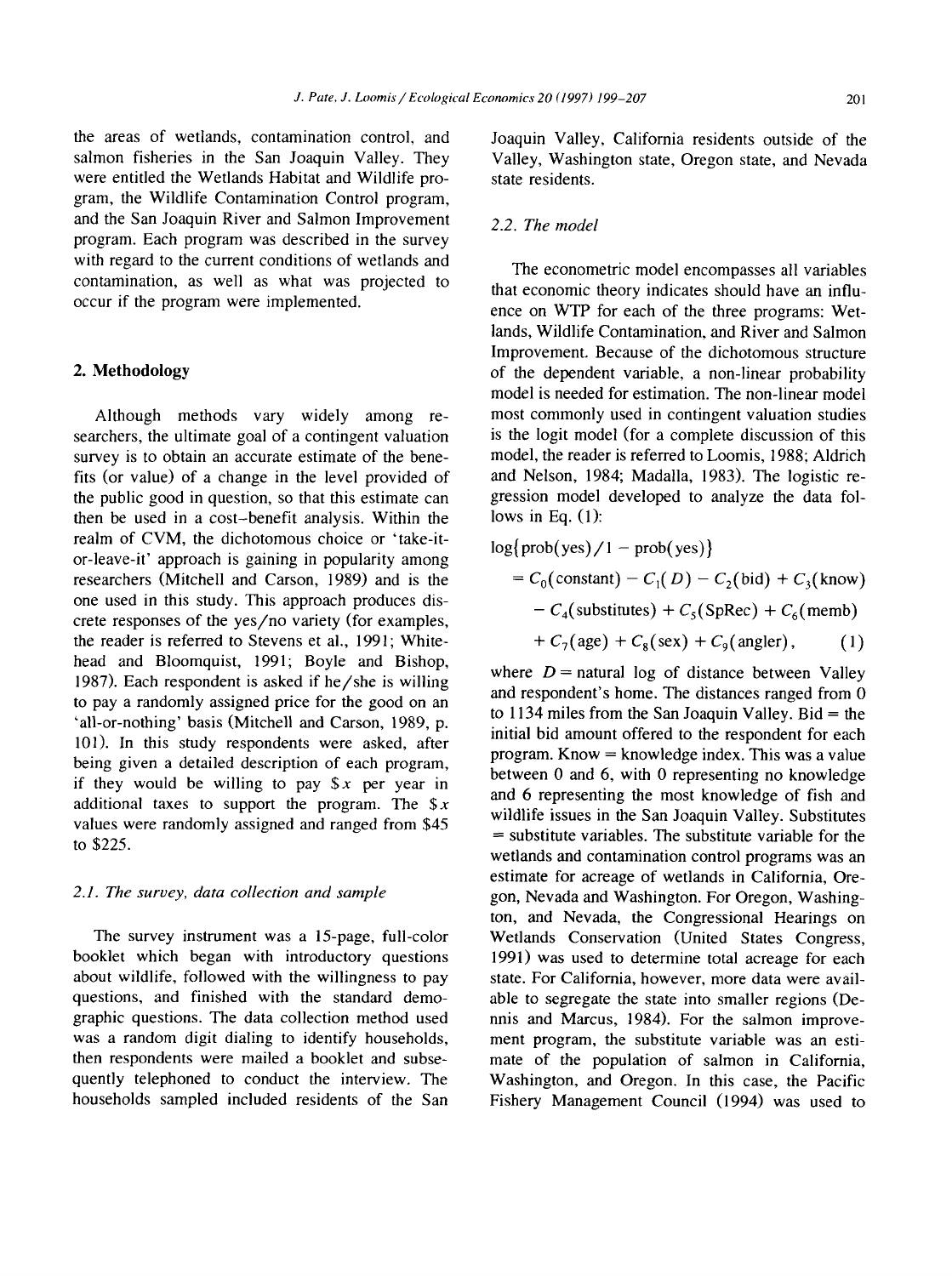| ×  |         |  |
|----|---------|--|
| ۰. | ×<br>۰, |  |

| Variable            | San Joaquin Valley program                      |                                                                    |                                                    |  |  |
|---------------------|-------------------------------------------------|--------------------------------------------------------------------|----------------------------------------------------|--|--|
|                     | Wetlands Improvement<br>Coefficient $(t$ -stat) | <b>Contamination Control Improvement</b><br>$coefficient (t-stat)$ | River/Salmon Improvement<br>$coefficient (t-stat)$ |  |  |
| Constant            | $2.87(4.61)^d$                                  | $2.47(4.10)^{d}$                                                   | $1.33(1.78)$ <sup>a</sup>                          |  |  |
| WimBid              | $-0.006(-4.47)^d$                               |                                                                    |                                                    |  |  |
| CCimBid             |                                                 | $-0.004(-3.90)^d$                                                  |                                                    |  |  |
| <b>RSimBid</b>      |                                                 |                                                                    | $-0.005(-2.02)^{b}$                                |  |  |
| Log D               | $-0.196(-1.89)^{a}$                             | $-0.198(-1.97)^{b}$                                                | $-0.039(-0.35)$                                    |  |  |
| Acrwet              | $-4.6E - 07(-2.24)$ <sup>b</sup>                | $-3.7E - 07(-1.86)^{a}$                                            |                                                    |  |  |
| Salmon              |                                                 |                                                                    | $-2.554E - 08(-0.10)$                              |  |  |
| Memb                | $0.51(2.59)$ <sup>c</sup>                       | 0.593(3.26)                                                        | $0.388(1.70)^{a}$                                  |  |  |
| Age                 | $-0.02(-3.78)^d$                                | $-0.01(-3.04)^c$                                                   | $-0.02(-3.86)^d$                                   |  |  |
| <b>SpRec</b>        | $0.0001(2.47)$ <sup>b</sup>                     | $9.25E - 05(2.31)^{b}$                                             |                                                    |  |  |
| <b>Sex</b>          |                                                 |                                                                    | $0.397(2.51)$ <sup>b</sup>                         |  |  |
| Angler              |                                                 |                                                                    | $0.79(4.65)^d$                                     |  |  |
| $x^2$               | 64.58 <sup>d</sup>                              | 53.44 <sup>d</sup>                                                 | 59.06 $d$                                          |  |  |
| Correct predictions | 67%                                             | 65%                                                                | 74%                                                |  |  |

Table 1 Results of the three programs

Dependent variable: WTP (probability of yes response to bid amount).

<sup>a</sup>  $P < 0.10$ ; <sup>b</sup>  $P < 0.05$ ; <sup>c</sup>  $P < 0.01$ ; <sup>d</sup>  $P < 0.001$ .

segregate each state into regions.  $\frac{1}{1}$  SpRec = respondent's spending on fish and wildlife recreation. This variable was intended to be an indication of how important wildlife/recreation was to the respondent. Memb  $=$  dummy variable representing whether the respondent was a member of any environmental, conservation, or outdoor sporting organizations. Age  $=$  respondent's age. Sex  $=$  respondent's gender. Angler = dummy variable representing whether the respondent fished.

The model states that willingness to pay (more specifically, the probability of being willing to pay the bid amount) for the Wetlands, Wildlife Contamination Control or River and Salmon Improvement programs is a function of the above independent variables. Each coefficient is interpreted as the change in the log odds associated with a one-unit change in the independent variable.

## *2.3. Hypothesis*

The hypotheses are stated in terms of the expected signs on the regression coefficients  $(C)$ . The variables hypothesized to *decrease* the likelihood of the respondent answering yes are: distance, bid amount, and substitutes. The variables hypothesized to *increase* the likelihood of the respondent answering yes are: knowledge, spending on recreation, and environmental organization membership.

## **3. Results**

There were 1003 complete responses, of which 577 were California residents outside of the San Joaquin Valley, 228 were San Joaquin Valley residents, 112 were Washington state residents, 65 were Oregon state residents and 21 were Nevada state residents. The overall response rate was 51%.

The results of the model are shown in Table I.

## *3.1. Contamination control and wetland improvement programs*

The individual variables in each model were examined first. The coefficient on distance was signifi-

<sup>&</sup>lt;sup>1</sup> An alternative specification of substitutes that may be more consistent with demand theory would be to include the distance to substitute natural resources in the model rather than the quantity of substitutes. We believe, however, that the quantity may be more relevant for measuring non-use values of public goods than the distance, which might be more relevant for a recreation study.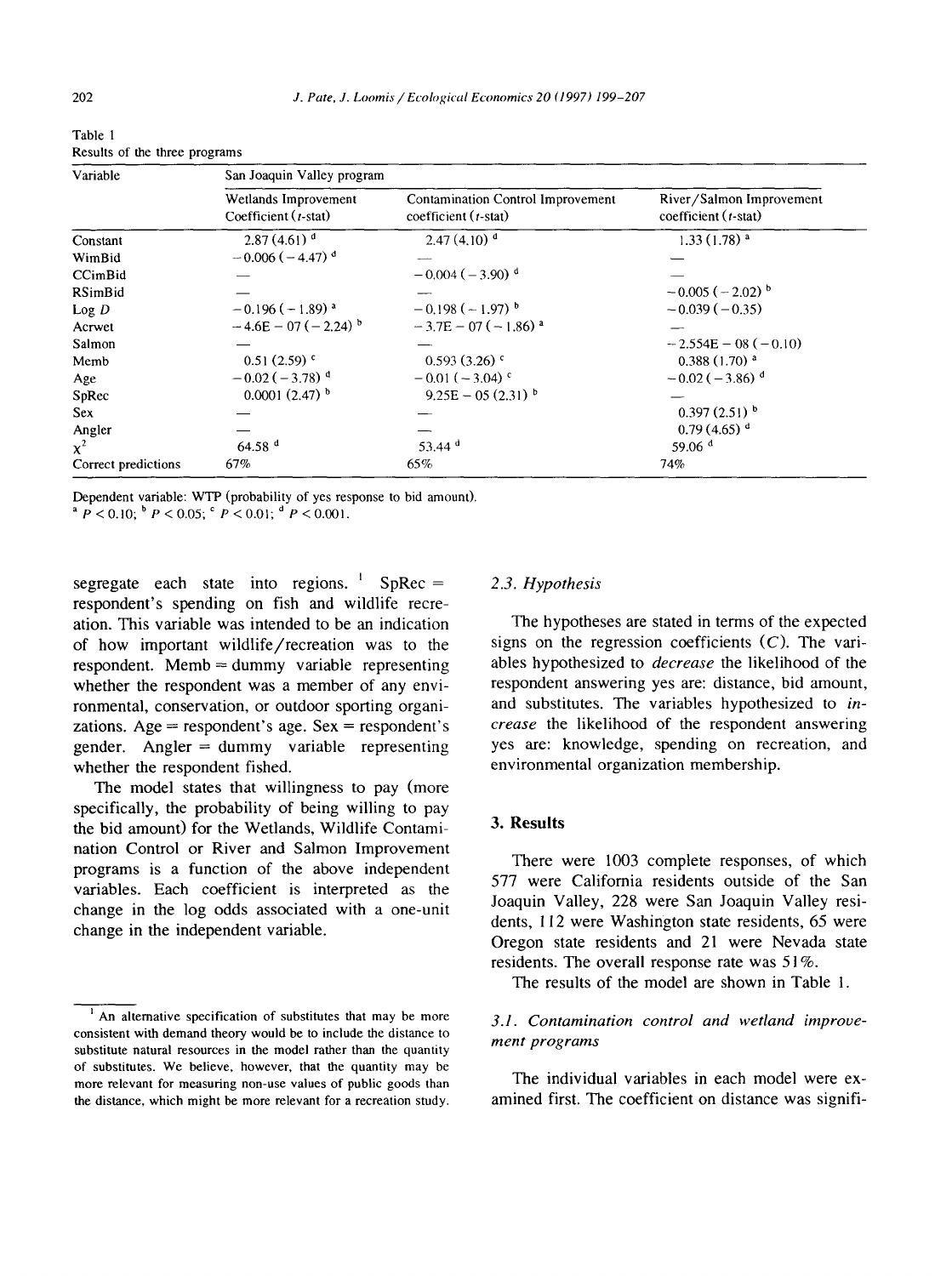Table 2 Regression coefficients after transformation

| Variable | Wetlands Improvement<br>transformed coefficient | <b>Contamination Control</b><br>Improvement<br>transformed<br>coefficient |  |
|----------|-------------------------------------------------|---------------------------------------------------------------------------|--|
| Constant | 480.75                                          | 452.5                                                                     |  |
| Log D    | $-32.71$                                        | $-45.62$                                                                  |  |
| Acrwet   | $-0.0001$                                       | $-0.0001$                                                                 |  |
| Memh     | 85.99                                           | 136.34                                                                    |  |
| Age      | $-2.64$                                         | $-2.97$                                                                   |  |
| SpRec    | 0.018                                           | 0.021                                                                     |  |

cantly negative for both the wetlands improvement model and the contamination control model, as hypothesized.

The logit coefficients were then transformed into WTP coefficients using the method of Cameron (1988). Cameron shows how the variation in dollar bid amounts allows the researcher to rescale the logit equation into the more familiar WTP function. This is accomplished by dividing the constant term and all of the slope coefficients in the model (other than the bid amount) by the absolute value of the coefficient on the bid amount variable. This transforms the coefficients in the equation into coefficients with ordinary least squares interpretation, insofar as the estimation of the impact on WTP. Table 2 shows the transformed coefficients.

The coefficient on the natural log of distance in the wetlands improvement model became  $-32.71$ and in the contamination control model it became  $-45.62$ . As distance increased, willingness to pay decreased more dramatically for the contamination control program than it did for the wetlands improvement program. This may have to do with the fact that the contamination control program included only resident waterbird, not migratory bird populations. Thus, the residents living further away from the Valley may have felt more disassociated than they did with the wetlands improvement program since this program also affected migratory birds.

The importance of local conditions is strengthened when the effect of substitutes is examined. After the coefficients were transformed, we see that the effect of substitutes was identical for both programs. This indicates acres of wetlands in the individual's locale had an equivalent effect on willingness to pay for both wetland improvement and contamination control programs.

Age and environmental organization membership also played a role in willingness to pay decisions for both programs. Older individuals were less likely to pay, while those belonging to environmental organizations were more likely to pay. The  $\chi^2$  values for overall significance of the logit equations were significant, and the percent of correct predictions reasonable.

## *3.2. River and salmon improvement program*

The results of the salmon program model were different from the wetlands and contamination control programs - neither distance nor substitutes played a role in the determination of an individual's willingness to pay for this program (this finding will be discussed in further detail in the discussion section below). Environmental organization membership and age remained significant in this model, however, it is interesting that gender and angling participation were uniquely significant in this model. It is also interesting that those who fish found the fiver and salmon program more valuable than the other two programs. The  $\chi^2$  was also significant, and the percent of correct predictions was a little higher for this program compared to the other two programs.

#### *3.3. Average and aggregate willingness to pay*

Using the two equations for wetland improvement and contamination control, average and aggregate willingness to pay was computed. First, average willingness to pay was calculated by multiplying each transformed coefficient (except for log of distance) by its respective variable mean, and summed to form a 'grand constant'.

$$
WTP = \sum \{ (\text{mean } X_i) * (C_i/C_2(\text{bid})) \}
$$

$$
+ C_1(\log D) / C_2(\text{bid}) \tag{2}
$$

The resulting expressions for both models are

WTP (Wetland Improvement)

$$
= 371.67 - 32.71 * log distance,
$$
 (3)

WTP (Contamination Control)

$$
= 451.21 - 45.62 * log distance, \tag{4}
$$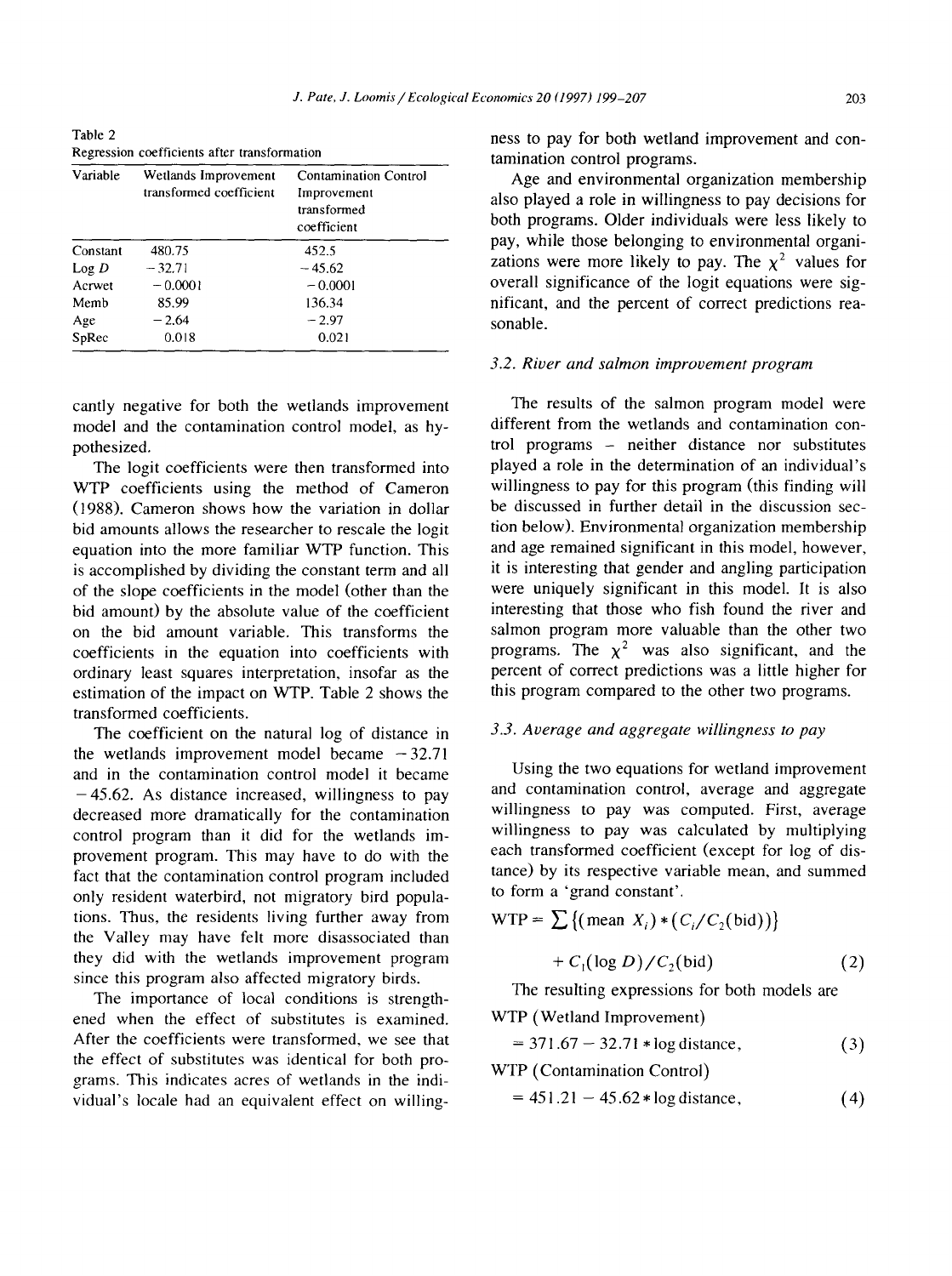

Fig. 1. Average willingness to pay per household.

and are graphed in Fig. 1 by substituting in several values for the log of distance. Willingness to pay fell off at a more dramatic rate for the contamination control improvement program.

The aggregate WTP was then examined within the subsamples. For this analysis, the mean values for *each subsample* were substituted into the respective models, and aggregate willingness to pay calculated (Tables 3 and 4). Admittedly, the average willingness to pay values per household seem fairly

Table 3 Aggregate willingness to pay for wetland improvement by subsample high. While Adamowicz et al. (1994) note that CVM may overstate WTP relative to revealed preference methods, our emphasis in this paper is on how public good values change with distance, not on the absolute values themselves.

Interpretation of how WTP varies with distance is less direct than the other results. For both models, the average resident of the San Joaquin Valley is willing to pay more than residents in other states. Just looking at distance, one would expect the rest of California or Nevada to be willing to pay the next to highest amount, and this is the case in both models. However, Washington is willing to pay more for both programs than Oregon, which at first glance seems counter to the distance concept. The reason for this is that Oregon has a large acreage of substitute wetlands compared to the other states, which rapidly decreases the willingness to pay for that state because of the negative effect of substitutes in the model.

### **4. Discussion**

Why then did distance and substitutes have an effect on willingness to pay for wetlands and contamination control, but not the river and salmon program? This question cannot be answered with a high degree of certainty using the results of this study, but some speculation can be made. There may be something unique about the salmon program, for the results indicate that it did not matter how far

|                                | SJV      | Rest of CA | OR      | WA      | NV       |
|--------------------------------|----------|------------|---------|---------|----------|
| Average WTP                    | \$215.55 | \$210.77   | \$67.80 | \$99.75 | \$196.01 |
| No. of households <sup>a</sup> | 810989   | 1182882    | 193567  | 2032378 | 518858   |
| Aggregate (millions)           | \$175    | \$2357     | \$81    | \$203   | \$102    |

 $a$  See Census of Population and Housing (1990).

#### Table 4

Aggregate willingness to pay for contamination control by subsample

|                                | SJV      | Rest of CA | OR      | <b>WA</b> | NV       |  |
|--------------------------------|----------|------------|---------|-----------|----------|--|
| Average WTP                    | \$233.86 | \$222.69   | \$51.92 | \$86.35   | \$203.08 |  |
| No. of households <sup>a</sup> | 810989   | 1182882    | 193567  | 2032378   | 518858   |  |
| Aggregate (millions)           | \$190    | \$2490     | \$62    | \$175     | \$105    |  |

<sup>a</sup> See Census of Population and Housing (1990).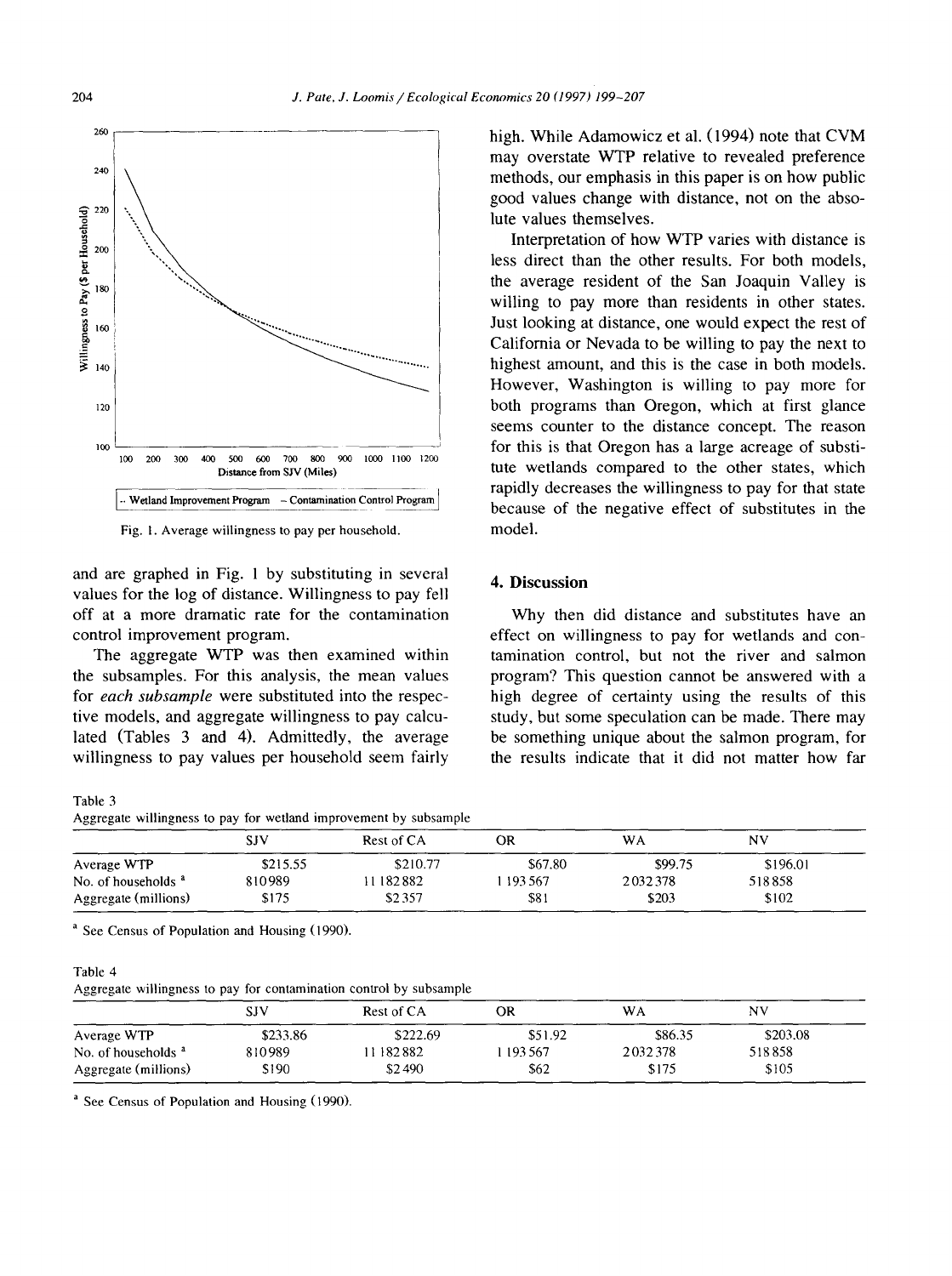away the respondent lived, or how many substitutes were close by; this did not affect his/her willingness to pay for the program.

Perhaps it is species driven. It is possible that a significant proportion of the people in North America can relate to a salmon in some way or another (consume, fish for, etc.).

Another related possibility is that WTP for salmon is mostly *use value* driven. This study looked at total value only, it did not distinguish between use and non-use (existence, option, and bequest) values. The study of Sutherland and Walsh (1985) did separate out existence, option, and bequest WTP values, and found that WTP fell off at a less dramatic rate with distance under the option value category compared to the other two categories of value. While recognizing that use and option value are obviously not equivalent, of the three non-use values option value is probably closest to use value. If it is true that the value of salmon consists primarily of use value (consume, fish for, etc.), then these results are consistent with what they found.

Another interesting issue arose with regards to the knowledge variable. There was a high level of multicolinearity between distance and knowledge, which led to unstable results. As distance from the San Joaquin Valley increased, knowledge about the Valley decreased, which makes intuitive sense.

Multicolinearity is difficult to treat, particularly with cross-sectional data. It is not traditional to simply remove one of the variables to alleviate multicolinearity, but in this case it made theoretical and procedural sense to remove it and allow distance to be used as a proxy for knowledge. Theoretically, distance can be used as a proxy for *constructs* such as price and knowledge of the good in question. Travel cost studies are based on using distance as a proxy for cost. The same case can be made for knowledge; the farther away from the good in question, the less likely knowledge/information about the good is available. This was reflected in the level of correlation between knowledge and distance. Letting distance represent a proxy for knowledge made procedural sense as well. Distance is something observable and concrete, and knowledge is not, Using distance allows the researcher to extrapolate out to the entire population, whereas knowledge is on an individual level and does not. In other words, obtaining a value for knowledge, unlike distance, requires the use of a survey to extrapolate out to the population, thus making it difficult to assess the extent of the market.

In addition, further investigation revealed that the knowledge variable ended up as a simple dummy variable for knowledge of the San Joaquin Valley. The survey question was intended to get at more of a 'level' of knowledge by asking the respondent to check off various sources of information. However, it ended up that each respondent either marked none (0 response) or only one category (1 response). This is a surprising result given the large sample size.

Yet another interesting issue arose with regards to the functional form of distance, which was a logarithmic form. This seemed to make theoretical sense in that it captured the possible diminishing marginal effects concept. More specifically, distance changes which are relatively close to the public good in question should have a more dramatic impact on WTP than distance changes which are farther away. To illustrate, consider the present study which looks at WTP for improvement programs in the San Joaquin Valley. The (assumed) decrease in WTP between Chicago and Indianapolis should be less than the decrease in WTP from San Francisco to Portland. The distance between Chicago and Indianapolis may be the same as the distance between San Francisco and Portland, but Chicago is already several hundred miles away from the San Joaquin Valley, and San Francisco very close.

## **5. Conclusion**

This paper provides several conclusions regarding the issue of the effects of distance on willingness to pay.

(1) Foremost, though the results are not entirely conclusive, there is an indication that willingness to pay does decline as distance increases. The results showed that for certain goods distance did play a role in the determination of willingness to pay, and for others it did not. More specifically, WTP for the contamination control and wetland improvement programs did show a statistically significant negative relationship, whereas the salmon improvement program did not. Future research should focus on this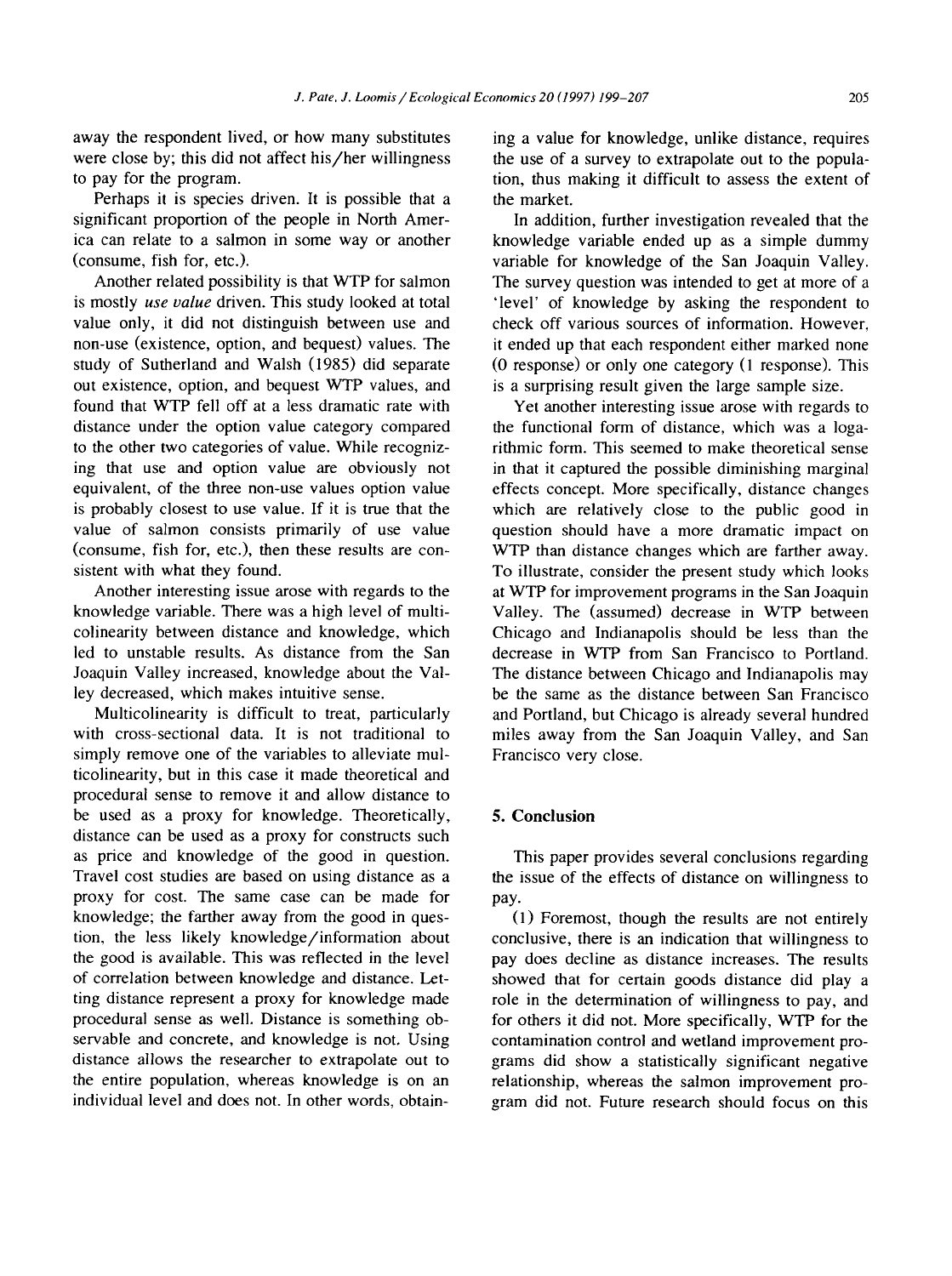interesting phenomena, and examine why and which public goods are possibly immune to distance effects.

(2) Another interesting issue this study uncovered is knowledge of the good in question and its role in willingness to pay research. This study highlighted the issue of the difficulty of using knowledge in the same model as distance, as the level of correlation between the two should be extremely high. In this case, it was found that the knowledge variable ended up being a simple dummy variable, thus not a measure of the extent of knowledge, and perhaps this influenced the results. Therefore, it seemed logical to use distance as a proxy for knowledge, thus eliminating the multicolinearity problem. Future research should examine this issue, as well as the possibility of using distance as a proxy for other difficult to measure concepts (which may also correlate highly with distance), such as importance and salience of the public good in question to the respondent.

(3) Yet another issue is that of substitutes. This study uncovered an effect of substitutes on respondents' willingness to pay. It seems to indicate that substitutes did play a negative role in determining an individual's willingness to pay - the more substitutes in close proximity to the respondent, the less they should be willing to pay for those farther away. Again, this result did not occur with the salmon improvement program.

(4) Extent of the market. This study was not intended to actually define the extent of the market for each program, but to determine if there was even a basis for attempting to define the market, i.e., determine if distance affects willingness to pay.

Of the many factors that could enter into the decision regarding the extent of the market, one possible factor might be the total cost (direct, indirect, opportunity, etc.) of the program of interest, and what relevant constituency will bear these costs. It may prove beneficial to determine the governmental level of the public program of interest, i.e., county level, state level, federal level. This issue becomes explicit in the benefit-cost analysis because the focus turns to who benefits from and who bears the costs of the program of interest. For instance, Van-Vuuren and Roy (1993) derived and compared the net benefits from wetland preservation with those obtained from converting wetlands into agricultural use in Lake St. Clair, Ont. Therefore, it seems critical that future research focus more specifically on relating the extent of benefits relative to the distribution of costs.

(5) Finally, this study shows that restricting benefits to just the political jurisdiction in which the site is located would understate the benefits by at least \$300 million. It is important to empirically determine the extent of the public goods market, not pre-determine it unless all costs of the program will be borne solely in that political jurisdiction.

Recall that this study attempted to, in part, build upon the suggestions of Sutherland and Walsh (1985), the only other substantive study in the literature that focused on this issue. They also found a negative distance-preservation value for water quality at a recreation site. Suggestions that were incorporated and seemed to be successful included the alternative model and specifications, the larger sample size (both in the study area and farther from the study area), and the addition of substitutes. However, the knowledge issue still seems somewhat unresolved. This study helped to expand the body of knowledge in the literature on this issue, and the combination of these two studies add yet another dimension to the research area of contingent valuation.

## **Acknowledgements**

We would like to thank Dr. Robert Kling, Department of Economics, Colorado State University, for his thoughts and contributions to this paper. Dr. Michael Hanemann of the University of California-Berkeley and Thomas Wegge of Jones and Stokes Associates were instrumental in the original survey design.

#### **References**

- Adamowicz, W., Louviere, J. and Williams, M., 1994. Combining revealed and stated preference methods for valuing environmental amenities. J. Environ. Econ. Manage., 26: 271-292.
- Aldrich, J. and Nelson, F., 1984. Linear Probability, Logit, and Probit Models. Sage Publications, Beverly Hills, CA, 95 pp.
- Boyle, K. and Bishop, R., 1987. Valuing wildlife in benefit-cost analyses: a case study involving endangered species. Water Resour. Res., 23: 943-950.